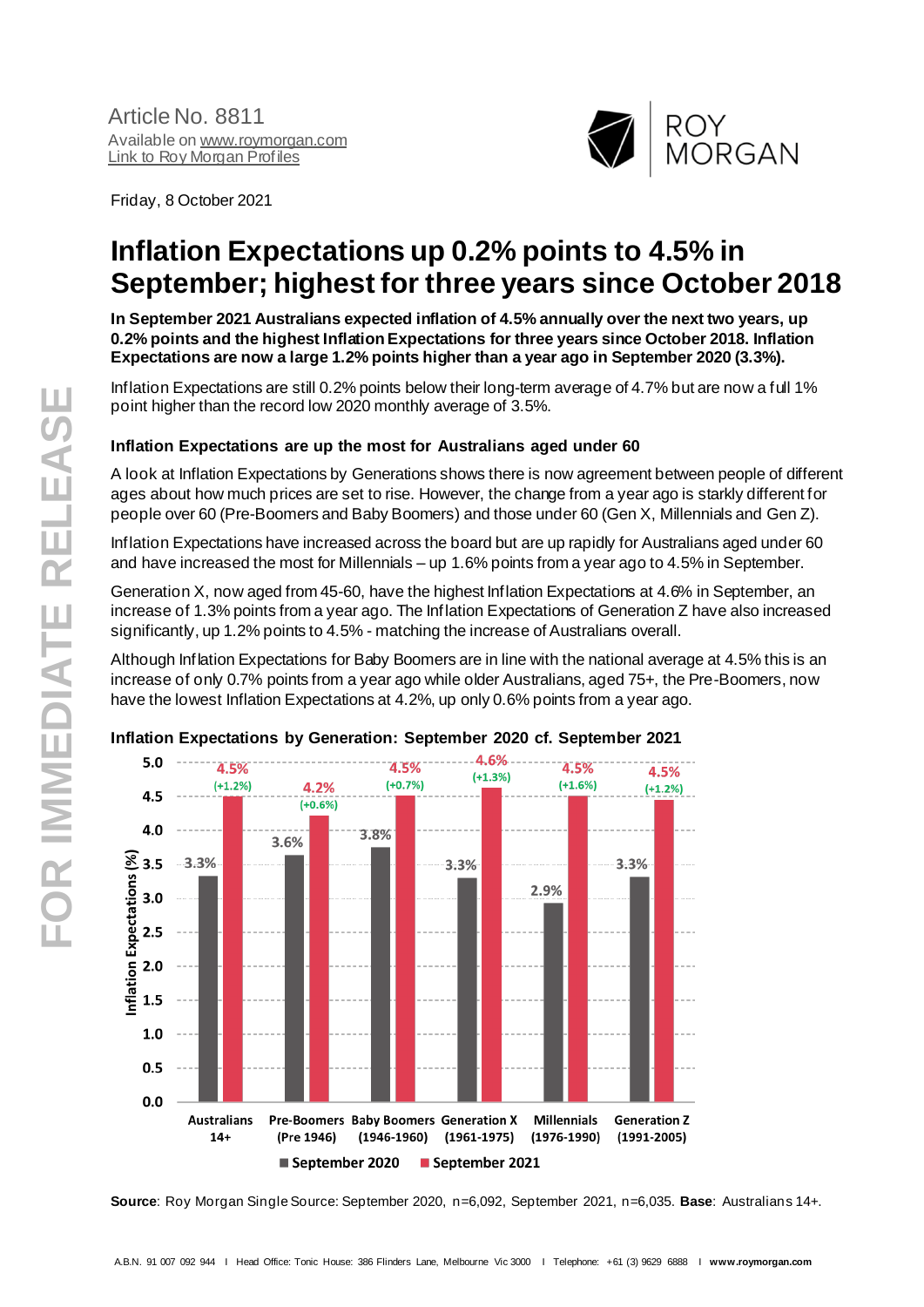## **Inflation Expectations are again highest in Tasmania and lowest in South Australia**

On a State-based level Inflation Expectations are highest and well above the national average in Tasmania at 5.1%. Inflation Expectations are above the national average in New South Wales at 4.7% as the State prepares to re-open.

Inflation Expectations are in line with the national average in both Queensland and Western Australia at 4.5% and slightly below the national average in locked down Victoria at 4.4%.

The outlier this month is again South Australia which has the lowest Inflation Expectations of only 4.0%, the fourth straight month the measure has been lower in South Australia than anywhere else.

The [ANZ-Roy Morgan Consumer Confidence Rating](http://www.roymorgan.com/morganpoll/consumer-confidence/consumer-monthly-results) for September was at 101.6, an increase of 9.8pts [\(+10.7%\) from September](http://www.roymorgan.com/morganpoll/consumer-confidence/consumer-monthly-results) 2020 a year ago. The latest Consumer Confidence figure for the first week of October has continued to improve and is now at 104.6 as re-opening plans for Greater Sydney have been brought forward under new Premier Dominic Perrottet.

# **Inflation Expectations Index long-term trend – Expected Annual Inflation in next 2 years**



**Source**: Roy Morgan Single Source: Interviewingan average of 4,600 Australians aged 14+ per month (April 2010-Sept. 2021). See below for a comprehensive list of RBA interest rate changes during the time-period charted above.

# **Roy Morgan CEO Michele Levine says Inflation Expectations are on the march in Australia and have now increased for the fourth straight month to 4.5% - their highest for three years:**

*"Inflation Expectations increased by 0.2% points to 4.3% in September and are now up 1.3% points from the low-point reached just over a year ago in August 2020 (3.2%). This is the biggest ever sustained increase in Inflation Expectations since the index began in 2010, beating an increase of 1.2% points during the 'Mining Boom' in 2010-11.*

*"The increasing Inflation Expectations come despite over half of Australia's population being in lockdown throughout the month of September although we are fast approaching the end of these lockdowns. Greater Sydney has already reached a full vaccination rate of over 70% and is set to emerge from lockdown this week while the ACT and Greater Melbourne are set to finish their current lockdowns later in October.*

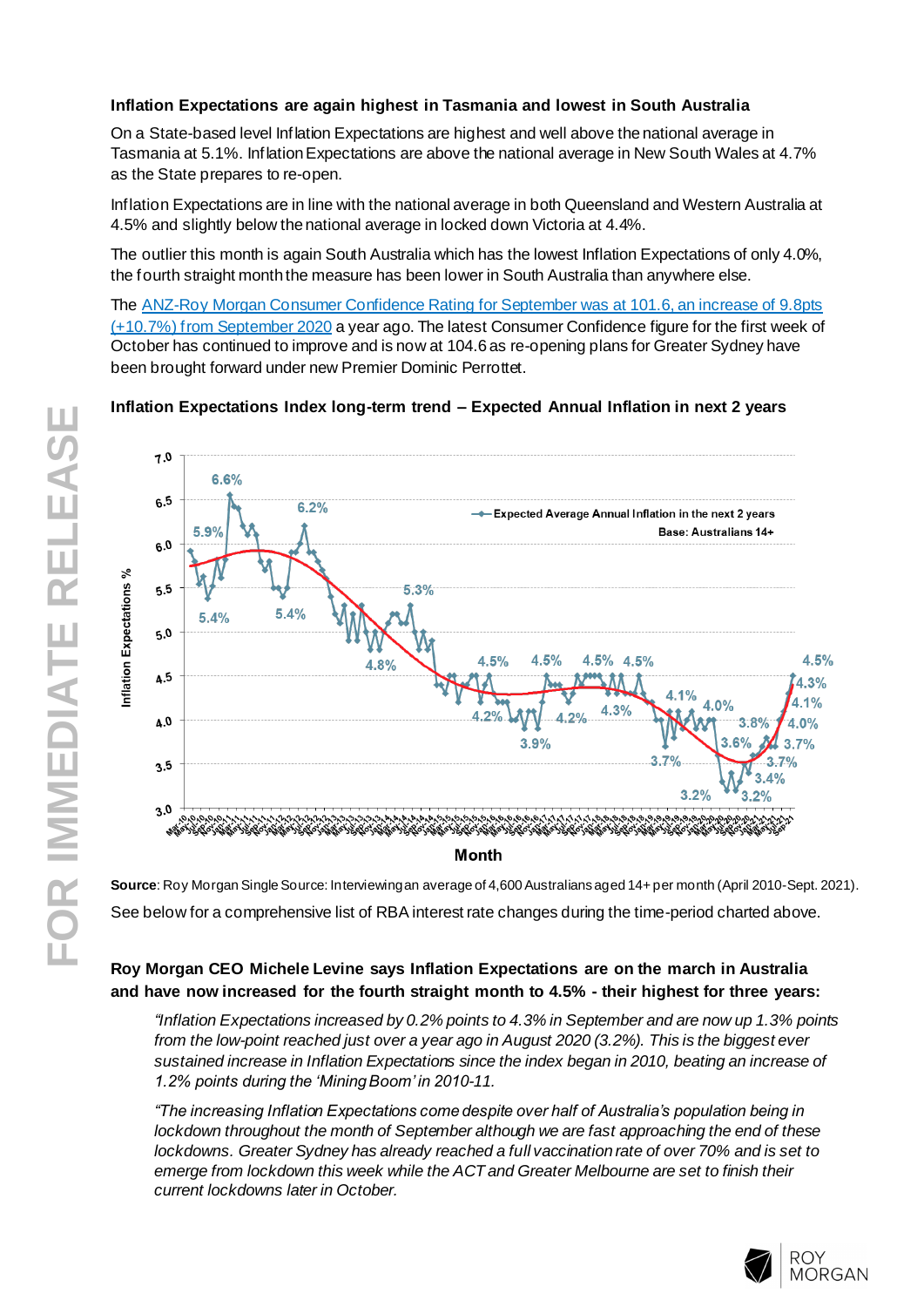*"The end of the lockdowns is widely predicted to lead to a surge in retail spending in the closing months of the year as millions of people in Sydney and Melbourne have built up their savings during lockdown without being able to spend their earnings as they are accustomed to.*

*"A look at Australians by generation shows that although Inflation Expectations are relatively similar across the age groups at present in September, they are increasing far faster for younger generations. Compared to a year ago the Inflation Expectations of Generation X (+1.3% points), Millennials (+1.6% points) and Generation Z (+1.3% points) have increased rapidly.*

*"The older generations, representing people aged 60+, have seen far smaller increases in Inflation Expectations compared to a year ago – up by 0.6% points for Pre-Boomers and up by 0.7% points for Baby Boomers.*

*"These results indicate that working families and younger Australians are most keenly impacted by rising prices across the economy. As the Australian economy re-opens over the next few months and over 10 million Australians are released from lockdown and able to spend their money at a greater rate it is likely inflationary pressures will grow.*

*"Although Australia is yet to fully re-open there are several comparable countries overseas in Europe and North America that have emerged from lockdowns earlier in the year and are also seeing inflationary pressures growing significantly.*

*"The likelihood inflationary pressures will continue to increase once the lockdowns are over adds another element to the existing issues relating to mandatory vaccinations, vaccine passports, and the re-opening of domestic State borders that the Federal Government will be forced to 'grapple' with in the run-up to the next Federal Election due early in 2022."*

The data for the Inflation Expectations series is drawn from the Roy Morgan Single Source which has interviewed an average of 4,600 Australians aged 14+ per month over the last decade from April 2010 – September 2021 and includes interviews with 6,035 Australians aged 14+ in September 2021.

## **For comments and information about Roy Morgan's Inflation Expectations data, please contact:**

**Roy Morgan Enquiries** Office: +61 (3) 9224 5309 [askroymorgan@roymorgan.com](mailto:askroymorgan@roymorgan.com)

#### **The Roy Morgan Consumer Confidence Report – Including Inflation Expectations**

To learn more about the trends for Inflation Expectations as well as Consumer Confidence for different segments and demographics throughout the Australian community, purchase the Roy Morgan [Consumer Confidence Monthly Report](about:blank).

#### **About Roy Morgan**

Roy Morgan is Australia's largest independent Australian research company, with offices in each state, as well as in the U.S. and U.K. A full-service research organisation, Roy Morgan has over 79 years' experience collecting objective, independent information on consumers.

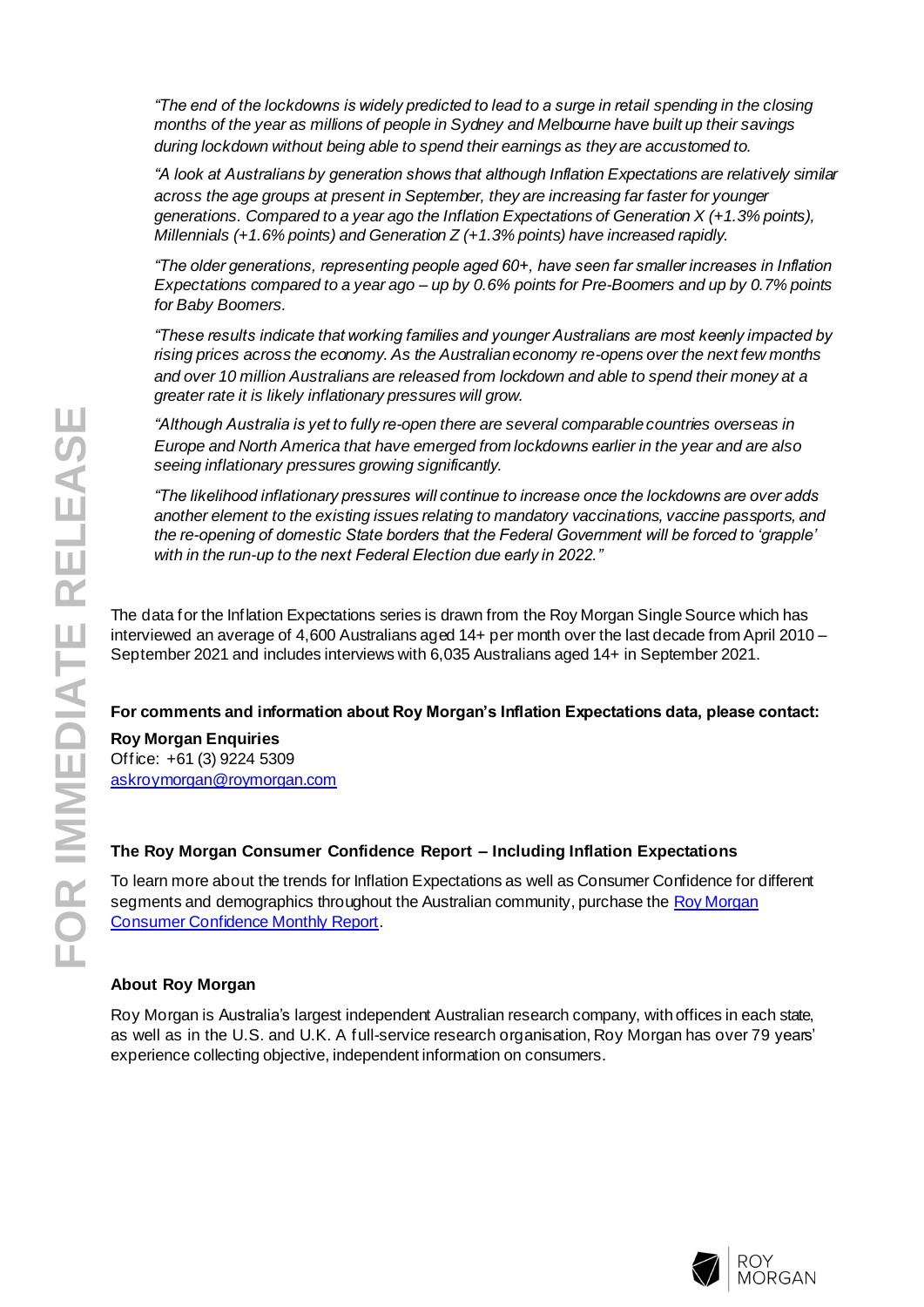## **The questions used to calculate the Monthly Roy Morgan Inflation Expectations Index.**

*1) Prices: "During the next 2 years, do you think that prices in general will go up, or go down, or stay where they are now?"*

*2a) If stay where they are now: "Do you mean that prices will go up at the same rate as now or that prices in general will not go up during the next 2 years?*

*2b) If go up or go down: "By about what per cent per year do you expect prices to (go up/ go down) on average during the next 2 years?"*

*3) "Would that be (x%) per year, or is that the total for prices over the next 2 years?"*

The Roy Morgan Inflation Expectations Index is a forward-looking indicator unlike the Consumer Price Index (CPI) and is based on continuous (weekly) measurement, and monthly reporting. The Roy Morgan Inflation Expectations Index is current and relevant.

|                           |            |            |            | Ð          |            |       |       |            |            |            |            |            |                   |
|---------------------------|------------|------------|------------|------------|------------|-------|-------|------------|------------|------------|------------|------------|-------------------|
| Year                      | <u>Jan</u> | <b>Feb</b> | <u>Mar</u> | <u>Apr</u> | <b>May</b> | $Jun$ | $Jul$ | <u>Aug</u> | <b>Sep</b> | <u>Oct</u> | <b>Nov</b> | <b>Dec</b> | Yearly<br>Average |
| 2010                      | n/a        | n/a        | n/a        | 5.9        | 5.8        | 5.5   | 5.6   | 5.4        | 5.5        | 5.8        | 5.6        | 5.8        | 5.7               |
| 2011                      | 6.6        | 6.4        | 6.4        | 6.2        | 6.1        | 6.2   | 6.1   | 5.8        | 5.7        | 5.8        | 5.5        | 5.5        | 6.0               |
| 2012                      | 5.4        | 5.5        | 5.9        | 5.9        | 6.0        | 6.2   | 5.9   | 5.9        | 5.8        | 5.7        | 5.6        | 5.4        | 5.8               |
| 2013                      | 5.2        | 5.1        | 5.3        | 4.9        | 5.2        | 4.9   | 5.3   | 5.0        | 4.8        | 4.9        | 4.8        | 5.0        | 5.0               |
| 2014                      | 5.1        | 5.2        | 5.2        | 5.1        | 5.1        | 5.3   | 5.0   | 4.8        | 5.0        | 4.8        | 4.9        | 4.4        | 5.0               |
| 2015                      | 4.4        | 4.3        | 4.5        | 4.5        | 4.2        | 4.4   | 4.4   | 4.5        | 4.5        | 4.2        | 4.4        | 4.5        | 4.5               |
| 2016                      | 4.3        | 4.2        | 4.2        | 4.2        | 4.0        | 4.0   | 4.1   | 3.9        | 4.1        | 4.1        | 3.9        | 4.2        | 4.1               |
| 2017                      | 4.5        | 4.4        | 4.4        | 4.4        | 4.3        | 4.2   | 4.3   | 4.5        | 4.4        | 4.5        | 4.5        | 4.5        | 4.4               |
| 2018                      | 4.5        | 4.4        | 4.3        | 4.5        | 4.3        | 4.5   | 4.3   | 4.3        | 4.3        | 4.5        | 4.3        | 4.2        | 4.4               |
| 2019                      | 4.2        | 4.0        | 4.0        | 3.7        | 4.1        | 3.8   | 4.1   | 3.9        | 4.0        | 4.1        | 3.9        | 4.0        | 4.0               |
| 2020                      | 3.9        | 4.0        | 4.0        | 3.6        | 3.3        | 3.2   | 3.4   | 3.2        | 3.3        | 3.5        | 3.4        | 3.6        | 3.5               |
| 2021                      | 3.6        | 3.7        | 3.8        | 3.7        | 3.7        | 4.0   | 4.1   | 4.3        | 4.5        |            |            |            | 3.9               |
| <b>Monthly</b><br>Average | 4.7        | 4.8        | 4.7        | 4.7        | 4.7        | 4.7   | 4.7   | 4.6        | 4.7        | 4.7        | 4.7        | 4.6        | 4.7               |
|                           |            |            |            |            |            |       |       |            |            |            |            |            |                   |

#### **Monthly Roy Morgan Inflation Expectations Index (2010 – 2021)**

**Overall Roy Morgan Inflation Expectations Average: 4.7**

## **Margin of Error**

.

The margin of error to be allowed for in any estimate depends mainly on the number of interviews on which it is based. Margin of error gives indications of the likely range within which estimates would be 95% likely to fall, expressed as the number of percentage points above or below the actual estimate. Allowance for design effects (such as stratification and weighting) should be made as appropriate.

| <b>Sample Size</b> | <b>Percentage Estimate</b> |            |            |                    |  |  |  |  |  |
|--------------------|----------------------------|------------|------------|--------------------|--|--|--|--|--|
|                    | 40%-60%                    | 25% or 75% | 10% or 90% | 5% or 95%          |  |  |  |  |  |
| 5.000              | ±1.4                       |            | ±0.8       | ±0.6               |  |  |  |  |  |
| 50.000             | +0.4                       | ±0.4       | $\pm 0.3$  | $\pm 0.$ $\hat{ }$ |  |  |  |  |  |